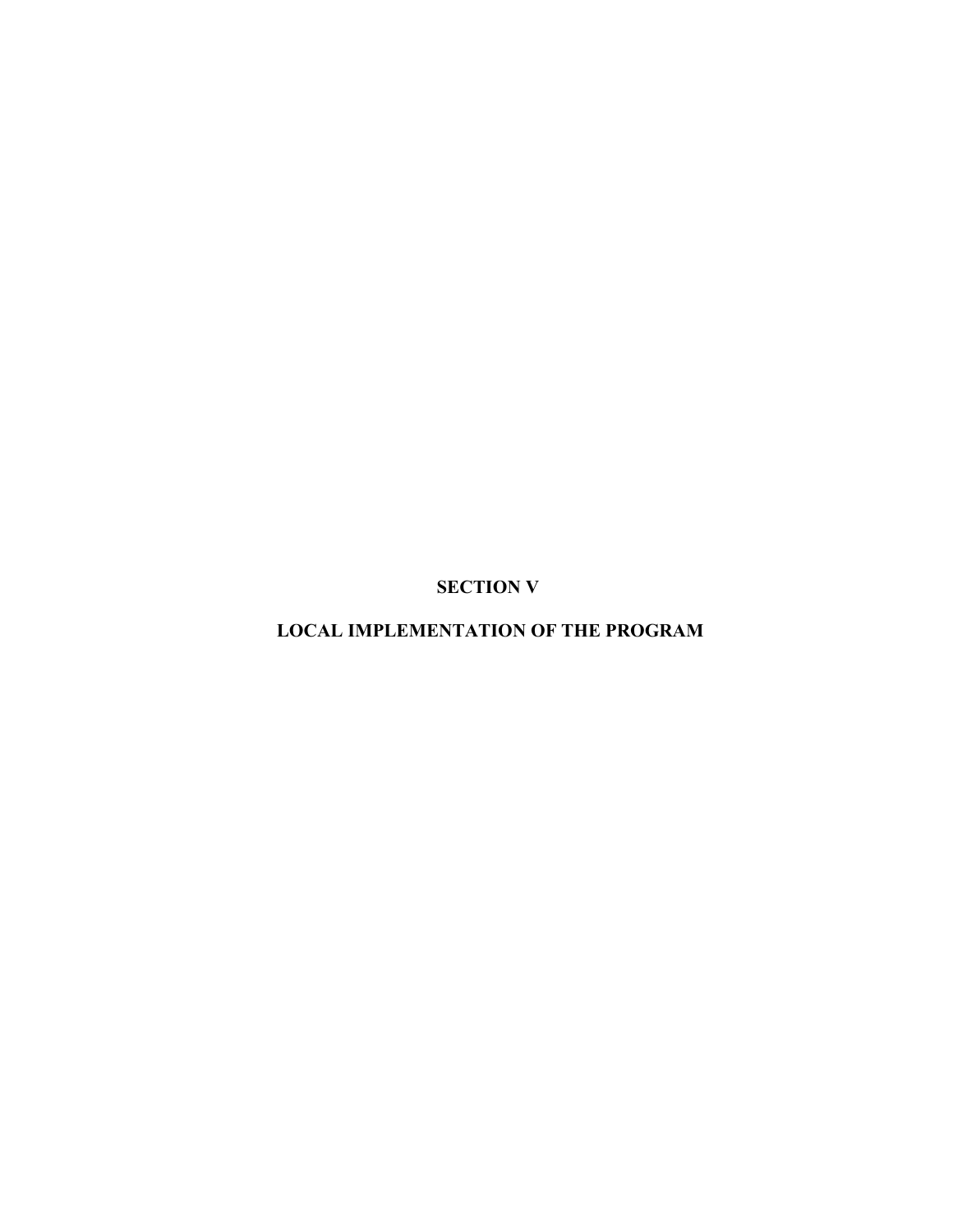The Local Waterfront Revitalization Program for the Town of Essex represents a program that impacts not only the waterfront of the community, but the Town in its entirety. Those projects and policies discussed and set forth in this document will impact the future development and quality of life for all who live in the Town for years to come.

# **Lead Agency**

The Town of Essex Planning Board will be the local agency responsible for the administration and oversight of this program. The members of the Town of Essex Planning Board are active community leaders who are in a position to monitor not only the development of their jurisdiction, but also intimately understand the problems and limitations of their community.

# **Zoning**

Coincident with the development of this program, the Town updated its Comprehensive Plan and Zoning Law. The previous Zoning Law did not adequately address for land use and development activities within the waterfront. The Town's revised Zoning Law and related land use controls constitute the Town's foremost means of implementing and enforcing the Local Waterfront Revitalization Program.

A Shoreline Protection Overlay District (Appendix A and Appendix B), which supplements the underlying zoning district regulations in the waterfront area, was incorporated into the revised Zoning Law adopted in June 2003. The Shoreline Protection Overlay District regulations apply to all land within the Shoreline Protection Overlay District and require that all new construction and additions to existing structures located obtain site plan approval from the Planning Board.

## **Harbor Law**

The Town Board adopted the Town of Essex Waterways and Harbor Management Law (Appendix C) in March 2003, which delineates uses on the water side of the Shoreline Overlay Protection Overlay District.

## **Consistency Process**

The Town also adopted a local Waterfront Consistency Review Law (Appendix D) as part of this program. This law parallels the State law requiring that State actions be consistent with the Town's LWRP by requiring that the Town also act consistent with its LWRP. For Planning Board actions the Planning Board will determine consistency with the LWRP as an integral part of its existing decision making process. For actions not subject to the Planning Board the Town Board will determine the consistency of any Town actions.

All State and Town activities within the mapped waterfront zone boundary must be found consistent with the policies and purposes of this LWRP. A proposed action or project is deemed consistent with the LWRP when it will not substantially hinder the achievement of any of the policies and, where practicable, will advance one or more of the policies. The action must be found consistent with the LWRP before it can be approved. However, a determination of consistency does not itself authorize or